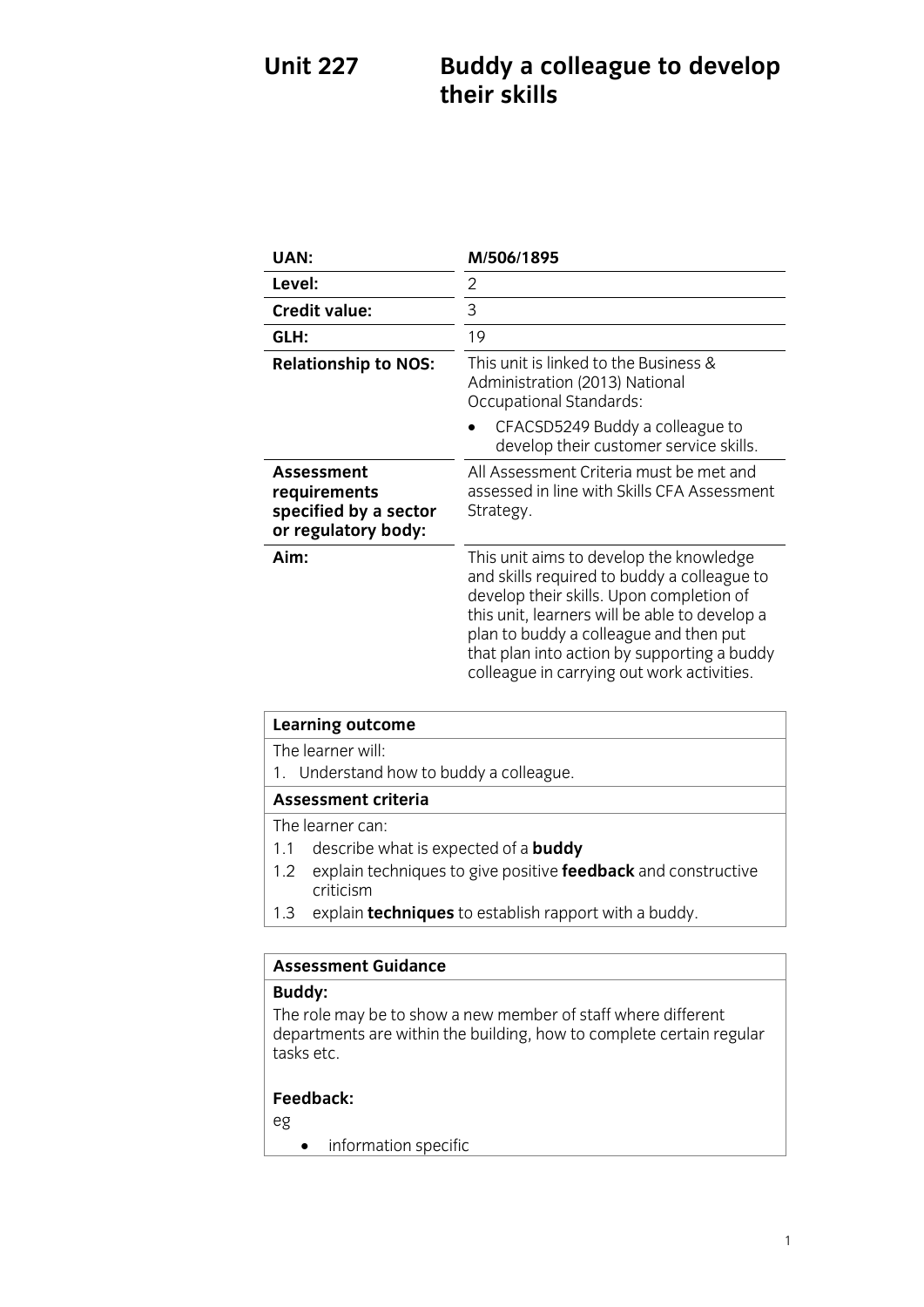- issue focused<br>• hased on obs
- based on observations<br>• Sandwich' strategy ie r
- 'sandwich' strategy ie positive/negative/positive<br>• nerson to person
- $\bullet$  person to person<br>  $\bullet$  timely
- timely

- **Techniques:**<br>• be approachable • be approachable<br>• look for things vo
	- **.** look for things you have in common<br>• hone your listening skills
	- hone your listening skills
	- develop active listening
	- have empathy
	- reflect and clarify
	- use open body language

- 
- **Evidence** may be support<br> **Event** may be a professional discussion • professional discussion<br>• questioning
	- questioning

## **Learning outcome**<br>The learner will:

2. Be able to plan to buddy a colleague.

### Assessment criteria

The learner can:

- 21 agree which  $2.1$  and  $2.1$  and  $2.1$  and  $2.1$  and  $2.1$  and  $2.1$  and  $2.1$  and  $2.1$  and  $2.1$  and  $2.1$  and  $2.1$  and  $2.1$  and  $2.1$  and  $2.1$  and  $2.1$  and  $2.1$  and  $2.1$  and  $2.1$  and  $2.1$  and  $2.1$  and  $2.1$  and  $2.1$  and  $2$ buddying<br>2.2 confirm organisational requirements for:
- - a. standards of behaviour
	- b. presentation
	- c. communication
	- d. performance d. performance

## of a buddy colleague

- 2.3 agree a schedule of meetings that minimise disruption to
- $2.4$  agree:
	- a. specific
	- b. measurable
	- c. achievable
	- d. realistic
	- e. time-bound e. time-bound

(SMART) buddying objectives.

**Assessment Guidance Evidence may be supplied by:**